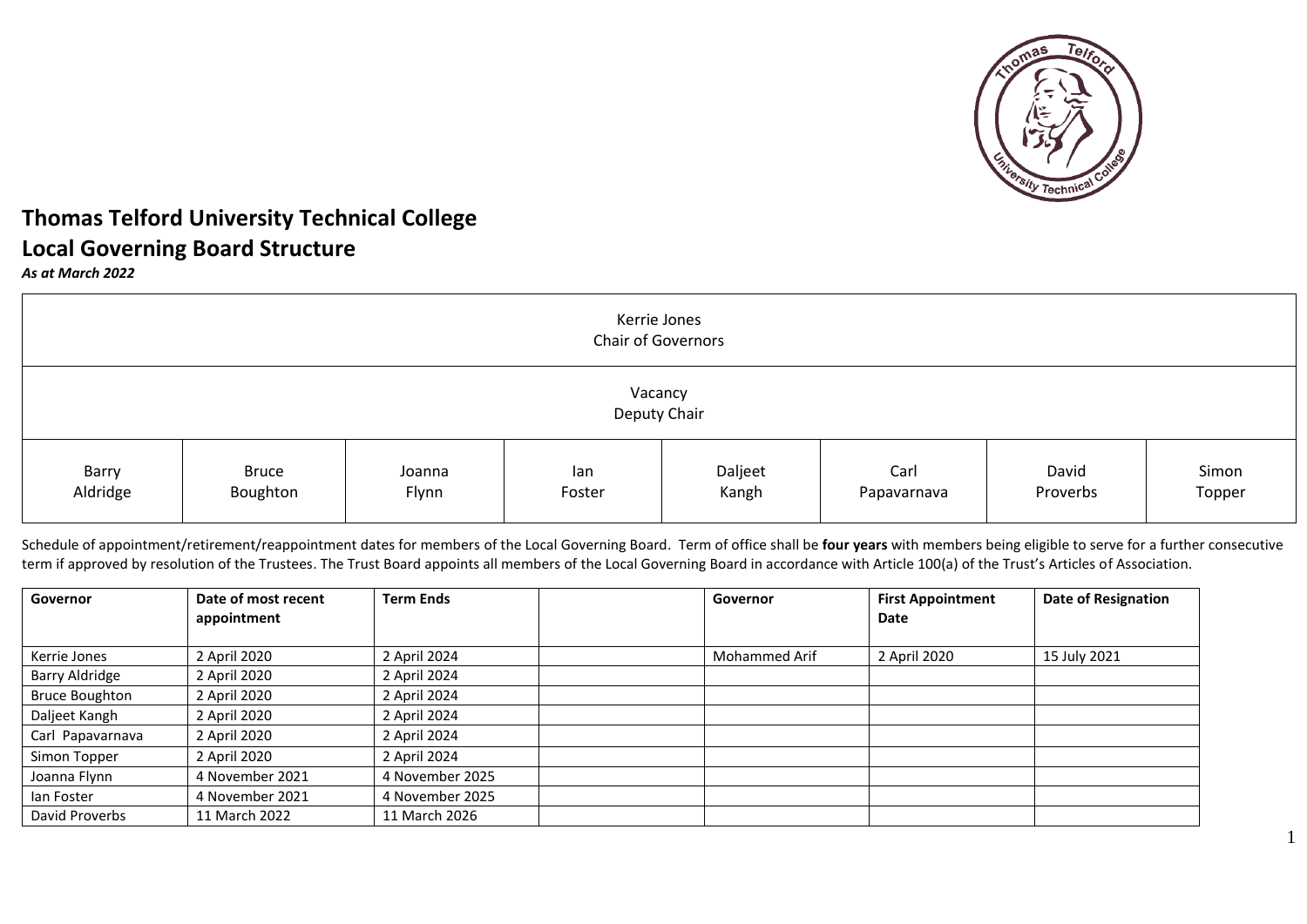## **Thomas Telford UTC ("the UTC") Governors' Involvement in the UTC All Governors**

- Regularly accept invitations to visit the UTC to observe aspects of the school-day, particularly prior to each meeting of the LGB
- Regularly accept, the opportunity to engage with students and staff at events such as Achievement Evenings, Annual School Production, Open Evenings (four per year) Employer Project Presentations (four per year) and Examination results days
- Review, challenge and approve the UTC's Policies including, but not limited to, Child Protection/Safeguarding/e-Safety, Performance Related Pay, Pupil Premium, Behaviour & Discipline, **Complaints**
- Review the SEF and School Development Plan and have input in relation to the same
- Review progress data and other relevant reports relating to priority areas, including progress being made to "narrow the gap" and expenditure to support Pupil Premium students
- Review interim reports provided by the Principal outside of the LGB's meetings relating to published data and of any other matters of relevance, or interest, to Governors in relation to their responsibilities
- Review the financial management of the UTC including performance against agreed budgets
- Attend statutory Safeguarding training and have up-to-date DBS certification in accordance with requirements
- Undertake regular skills audits and governance self-reviews, resulting in appropriate action as required
- All other requirements as set out in the Terms of Reference and Scheme of Delegation for the LGB

#### **Specific to the Chair of Governors**

- Maintains regular dialogue with the Principal between LGB meetings
- As Designated Safeguarding Governor, oversees the UTC's Safeguarding arrangements and is aware of cases which may need to be further reported to the LGB/Trust Board, as appropriate

#### **Specific to the Remuneration Committee**

- Undertakes a preliminary review of the annual salary for all staff as prepared by the Principal; once agreed, refer such proposals to the Local Governing Board and Trust Board for approval
- Undertake the same process as above for the Principal and agree the Principal's targets each academic year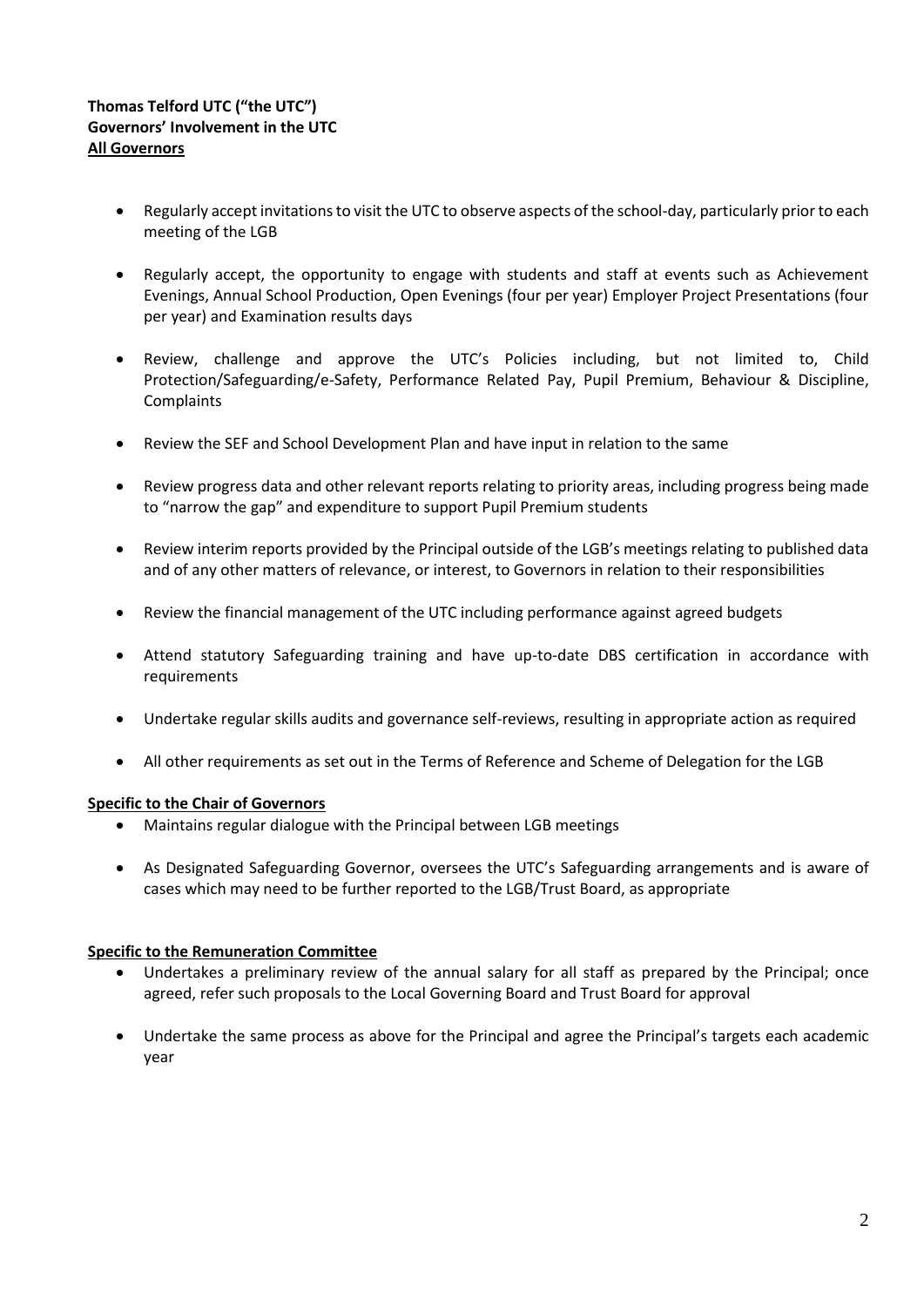# **Thomas Telford UTC Governors' Involvement in the UTC**

# **Individual Governors**

| Name of<br>Governor |    | <b>Specific Involvement</b>                                                   |  |  |
|---------------------|----|-------------------------------------------------------------------------------|--|--|
| K Jones             | 1. | Chair of the Local Governing Board                                            |  |  |
|                     | 2. | Designated Governor for Safeguarding, with current safeguarding certification |  |  |
|                     | 3. | Provides support with Student Ambassadors                                     |  |  |
|                     | 4. | <b>SEN Link Governor</b>                                                      |  |  |
| <b>B</b> Aldridge   | 1. | Provides support with Teaching, Learning and Outcomes                         |  |  |
| <b>B</b> Boughton   | 1. | Provides support with the Build element of the UTC's specialism               |  |  |
|                     | 2. | Chairs the employer engagement group                                          |  |  |
| J Flynn             | 1. | Provides support with the careers provision                                   |  |  |
| I Foster            | 1. | Provides support with local community matters                                 |  |  |
| D Kangh             | 1. | Provides support with the IT provision and future development                 |  |  |
|                     | 2. | Provides support with the Innovate element of the UTC's specialism            |  |  |
| C Papavarnava       | 1. | Provides support with Finance and Operations                                  |  |  |
| D Proverbs          | 1. | Provides support with the Built environment of the UTC's specialism           |  |  |
| S Topper            | 1. | Provides support with the migration to TTMAT systems and controls             |  |  |
|                     | 2. | Provides support with the building expansion programme                        |  |  |
|                     | 3. | Provides support with curriculum development                                  |  |  |